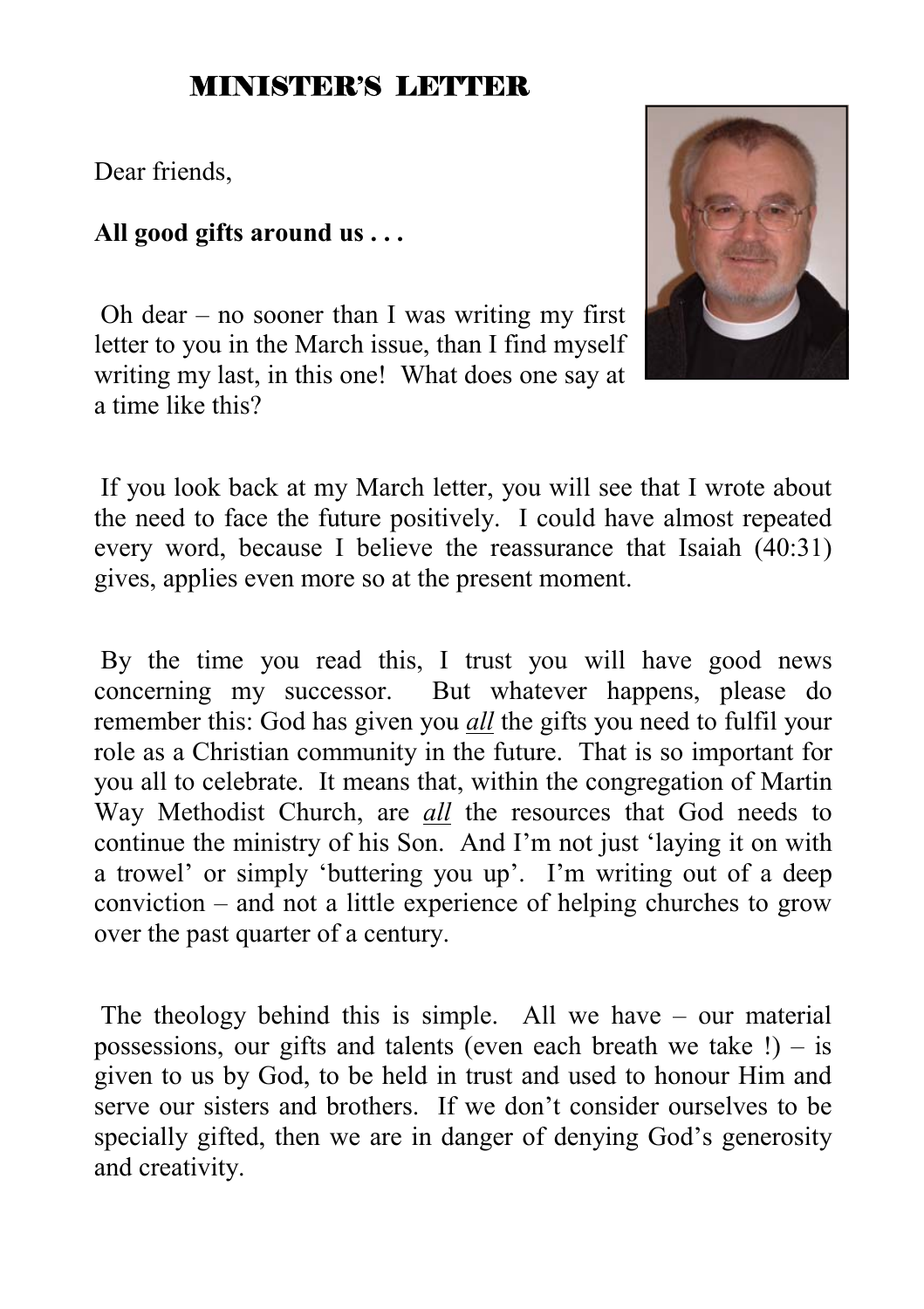But Methodists are notoriously modest! So permit me to offer a short testimony . . .

 Before I offered myself as a candidate for the Ministry in May 1980, I went through about 18 months of agonising indecision. All kinds of questions went through my mind, including these three:

- 1. *"Am I good enough?"*
- 2. *"Do I have the gifts to sustain a ministry of nearly thirty years?"* and (throwing the net wider)
- 3. *"Will we cope as a family with a hugely reduced income, domestic upheaval and the demands of Circuit life?"*

 What helped me resolve these issues was a passage from Luke – Chapter 11, verses 9 to 13. I'll leave it to you to look them up, and you'll see what I mean. The answers to those questions, I came up with were:

- *1. No !! No one could ever be.*
- *2. Yes, because whatever contribution we make as individuals, our gifts are given to us by God; those whom he calls, he also equips.*
- *3. Of course, because God does not deceive or play tricks on*   $\overline{u}$ s.

 This line of reasoning might seem a little naïve, but I believe the theology behind it was (and is) sound. So my parting word to you, my friends, is:

*"Be strong and courageous; do not be frightened or dismayed, for the Lord your God is with you wherever you go."* (Joshua 1:9)

I've been blessed with a very happy ministry – six in the St Helens  $\&$ Prescot Circuit; eight in the Woking & Walton Circuit, and ten here in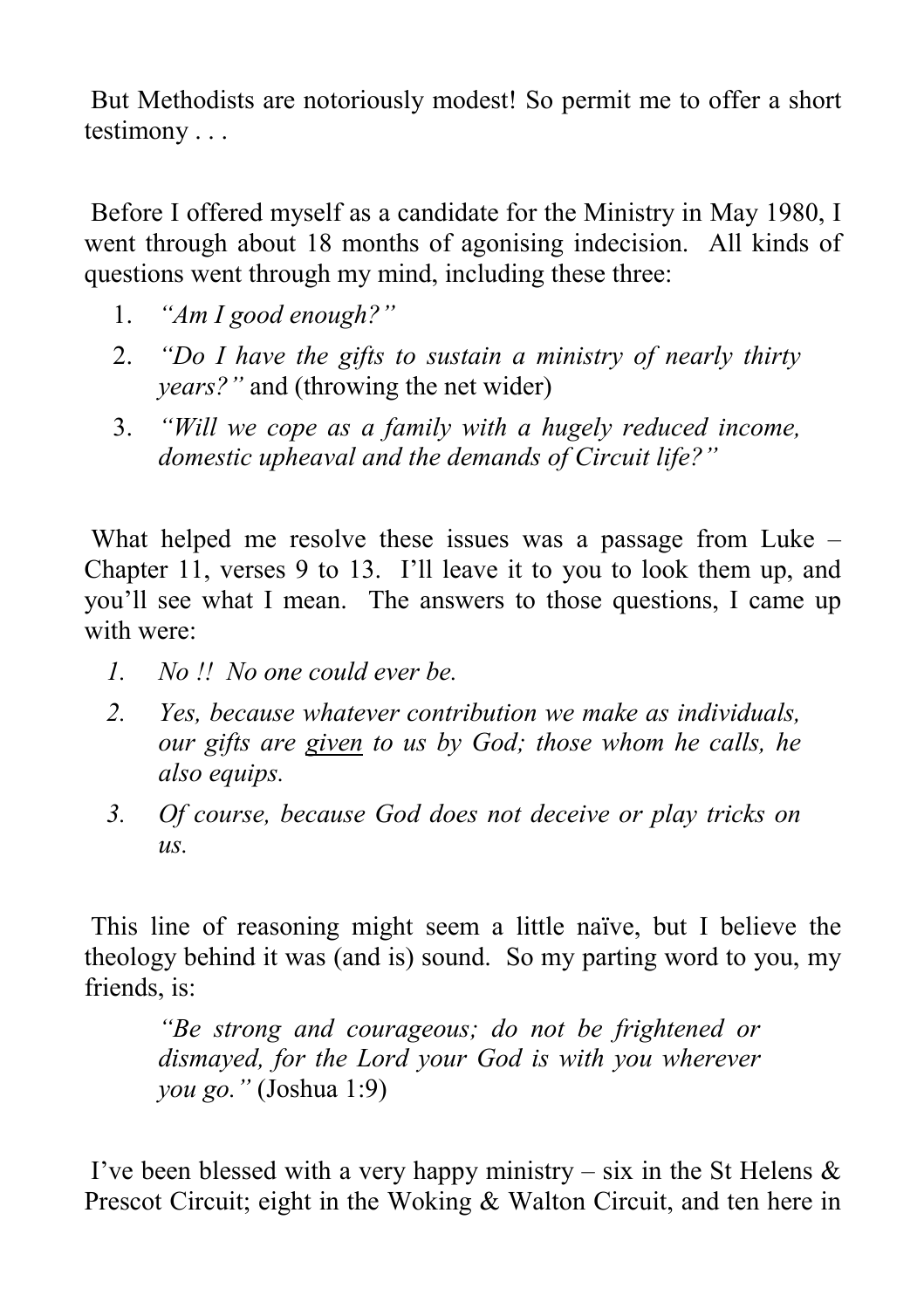Wimbledon. Of course there have been times of difficulty and sadness, but hugely outweighed by the joy of being a Methodist Minister.

 So, finally, thank you all for the care and support you have given to me – not just over the past six months, but since I came to the Wimbledon Circuit in September 1998. May God bless you richly and bring you great joy in all the future endeavours into which He will lead you.

With love and best wishes,

*Barrie* 

 $< 0 > \underline{\hspace{2cm}}$ 

### CAFE CHURCH 15th June 2008

#### A huge thank you must go the Platform  $10<sup>3</sup>/<sub>4</sub>$  and the other young people who made Sunday evening's cafe service such an uplifting one. Also everyone else who took some part either playing, singing, providing a mountain of cakes and scones, making smoothies and manning the computer.

A real time of praise and worship in a different style which was modern and lively without losing any sight of our reasons for being there and look forward eagerly to another service in the not too distant future.

These young people do need our support and encouragement, so please do try to attend next time, it will be quite an experience.

 *Joan Harding*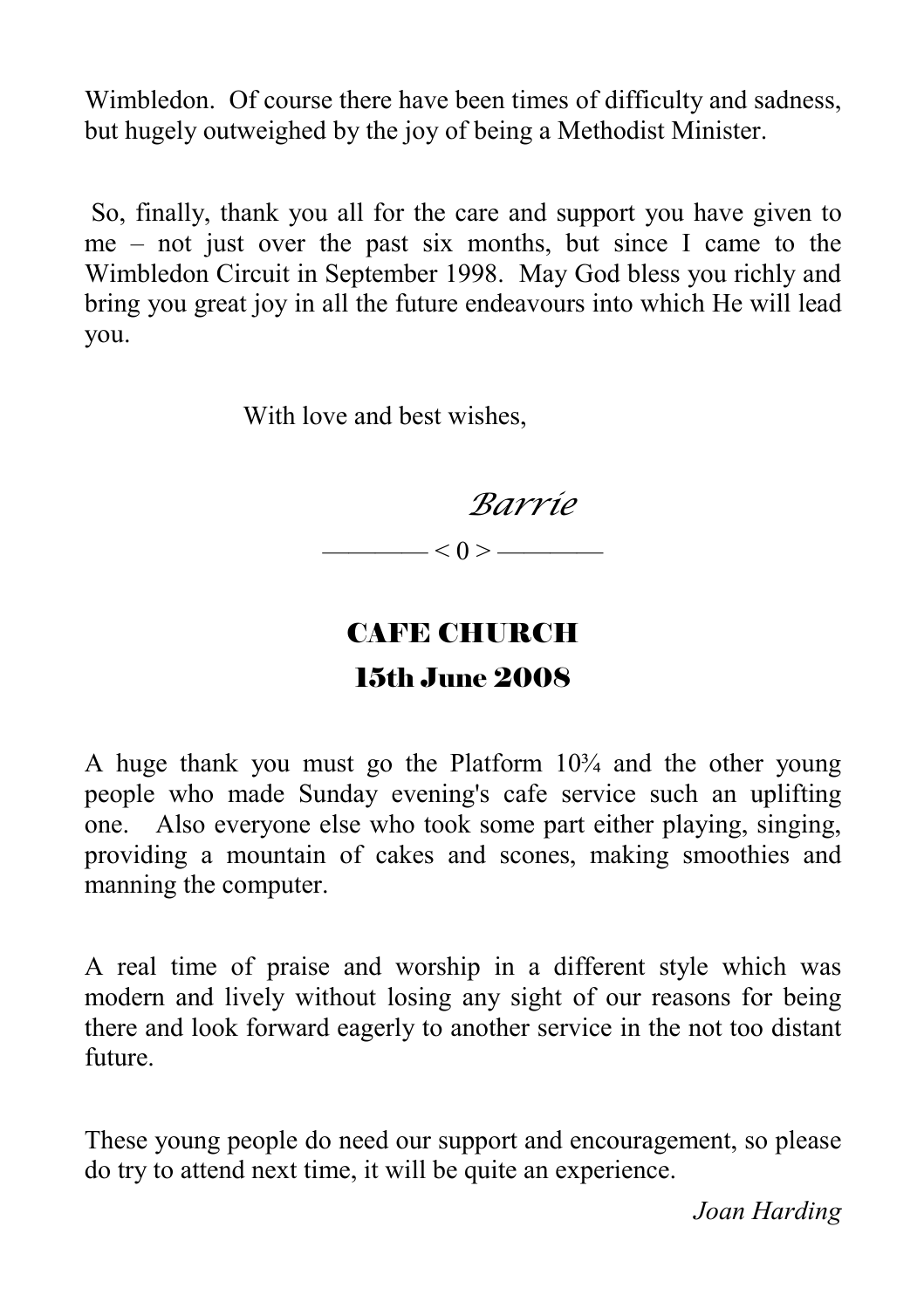



On Sunday 27th April - Jenny and I took part in a 'Walk for Skin' in Regents Park, to raise money for the British Skin Foundation and the Childhood Eczema Fund.

We would like to say a very big thank you to everyone who sponsored us. We have raised £235 for the British Skin Foundation and the Childhood Eczema Fund.

We enjoyed the walk around Regents Park. We hadn't been there before and the walk followed various paths around the park and the big lake. We did get wet but managed the walk in about 1 hour and a quarter. We also received goodie bags containing skin products. Many thanks again for your donations.

*Karen and Jenny Smith* 

#### CLEAR OUT TIME

 $-< 0 > -$ 

In July we will be hiring a skip to dispose of all the rubbish that has accumulated on the premises. If any group that meets on the premises has a cupboard it wants to clear out, now is the time to do it. Anything to be disposed of should be placed outside the



kitchen in the space beside the garage. Also, any unclaimed lost property from the coat stand in the corridor will be thrown out - so now is the time to claim any property that is yours!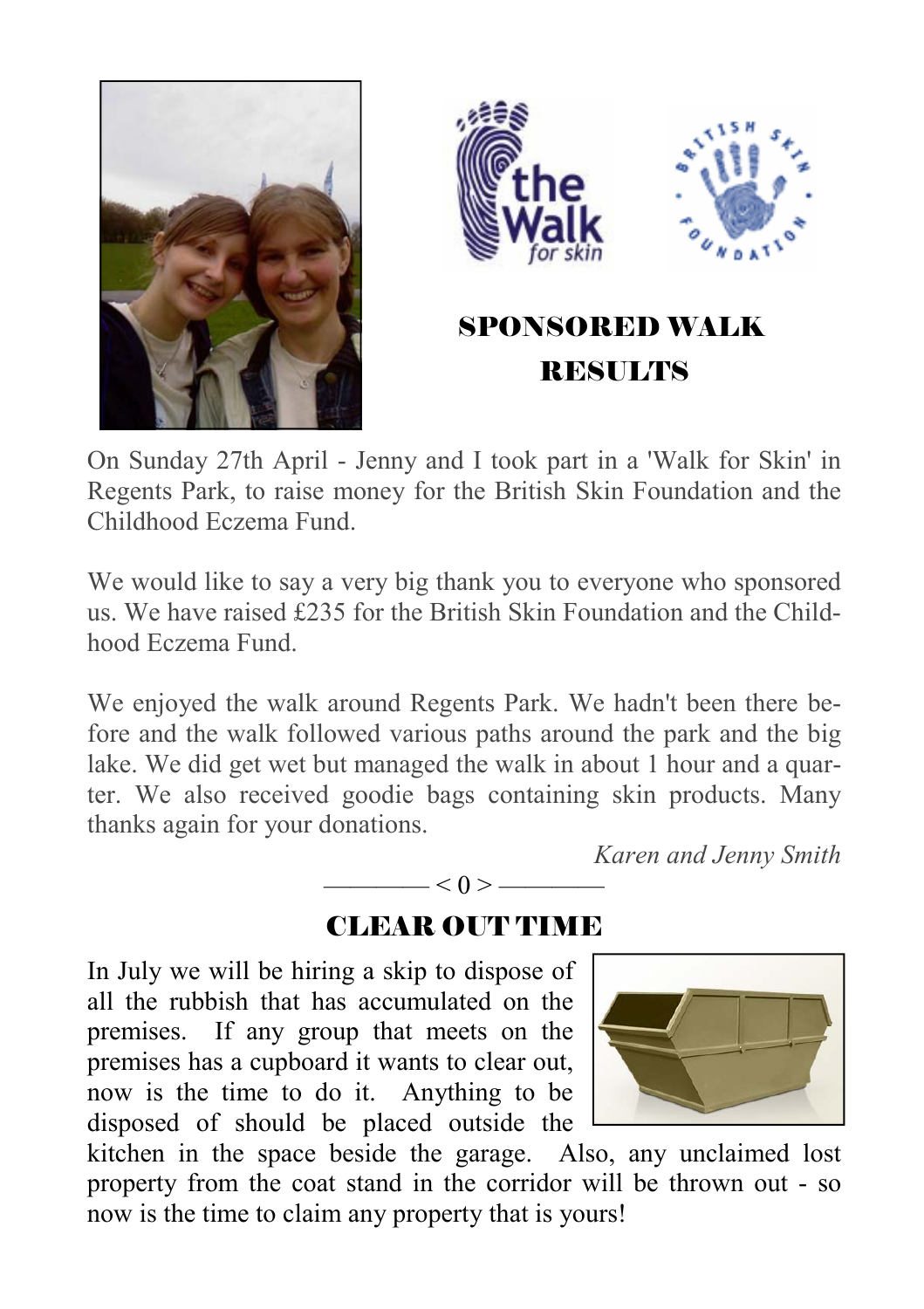### THOUGHT FOR THE MONTH JULY 2007

Thanks to Access to Art, a charity which arranges visits to art galleries for disabled people, I was able to visit the National Gallery the other day. One of the very knowledgeable guide/lecturers took us round and talked about three or four paintings in the couple of hours we were there. The paintings we looked at dated from the fourteen hundreds and looked as good as



new. (I found myself wondering how much of the work of our present day artists will be displayed six hundred years from now?) Our guide pointed out many things in the paintings which we had not noticed although they were obvious when she showed them to us. She opened our eyes, showing us what to look for.

My daughter, Chris and her husband Gary, go for long walks in the country whenever they can. With the initial aid of reference books they have learnt to identify trees, birds, wild flowers And so on. They see what is there for all of us to see, but we need to know what we are looking at. We need to look rather than just glance. God gave us eyes to see with. He also gave us intelligence so that we may learn from and about the things we see.

Much the same applies to our Spiritual lives. We may hear a word or a sentence in a service which stops us in our tracks and makes us think. We are given new insight although what has been revealed has been there all the time and we have not seen it. We can never know all the answers in this life, but whether it be in the realm of art, the natural world all around us or the spiritual side of our make-up, we can make progress by using our God-given intelligence and never giving up the desire to learn more.

*Bill Cox*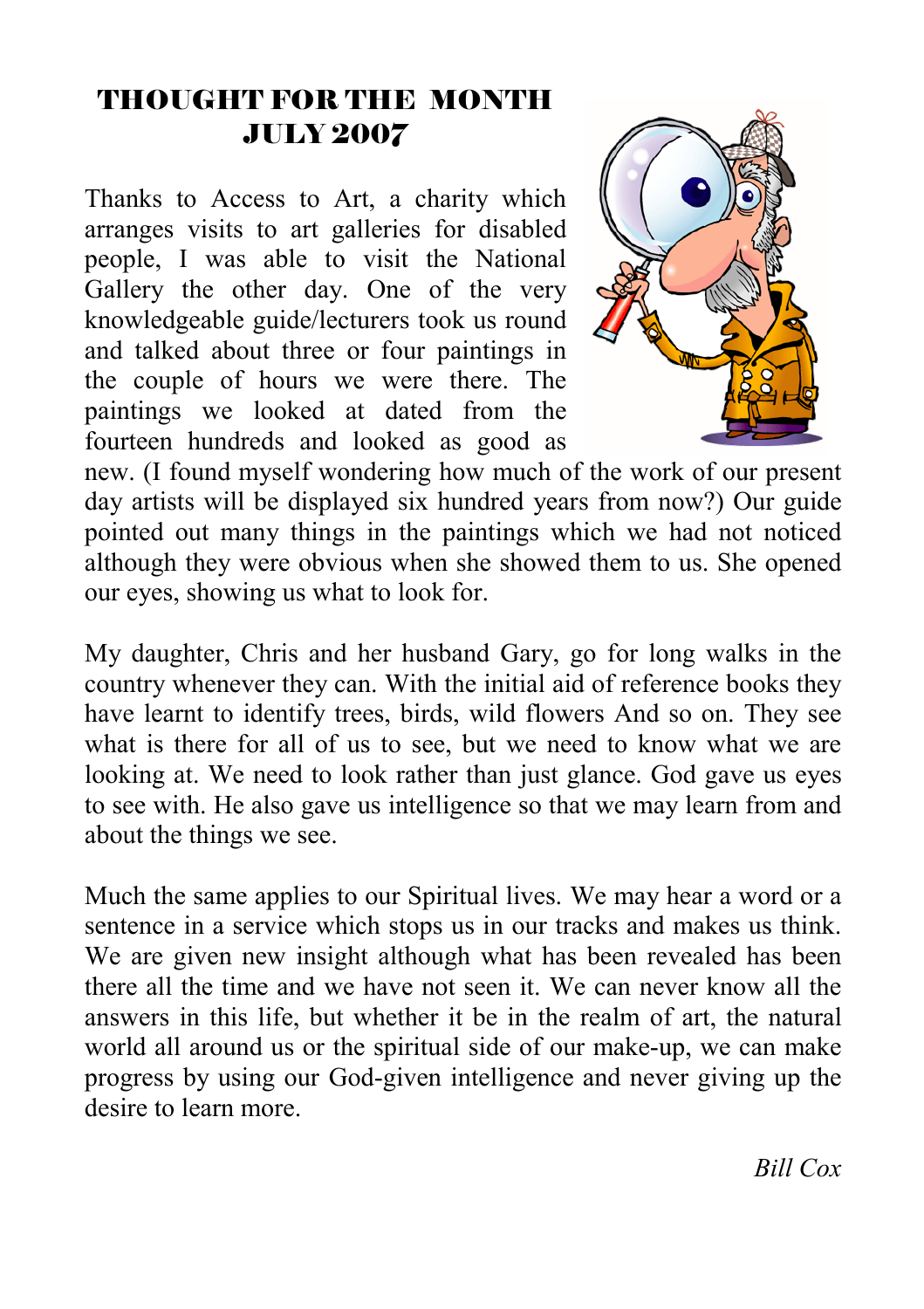#### AND A THOUGHT FOR AUGUST……



 So we come to shut-down month again. The assumption is, presumably, that every one goes on holiday. In reality only those who have to  $\sim$ parents with children still at school  $\sim$ go on holiday in August. Prices are pushed up, so most people avoid August. For those living alone, August can be the loneliest month of the year and they are relived when things start up again in September.

Hopefully this August will be a special time for me, because, all being well , I should become a great-grandfather. I'm told that a boy is expected but the important thing, of course, is that the baby should be born fit and healthy. Like so many things we take for granted, we forget that every birth is another miracle and another addition to God's world-wide family. And, of course, every wanted baby brings a bit more love into the world.

Enjoy the summer the best you can.

*Bill Cox* 

#### —— $< 0 >$ ——

#### THOUGHTS FOR THE DAY

Copies of my 'Thoughts for each Day' are still available from Mike Mortley who has a few remaining, at only £2.50 each.

Sales of these 'thoughts' have so far raised almost £100 for church funds. Thank you to all who have already bought them.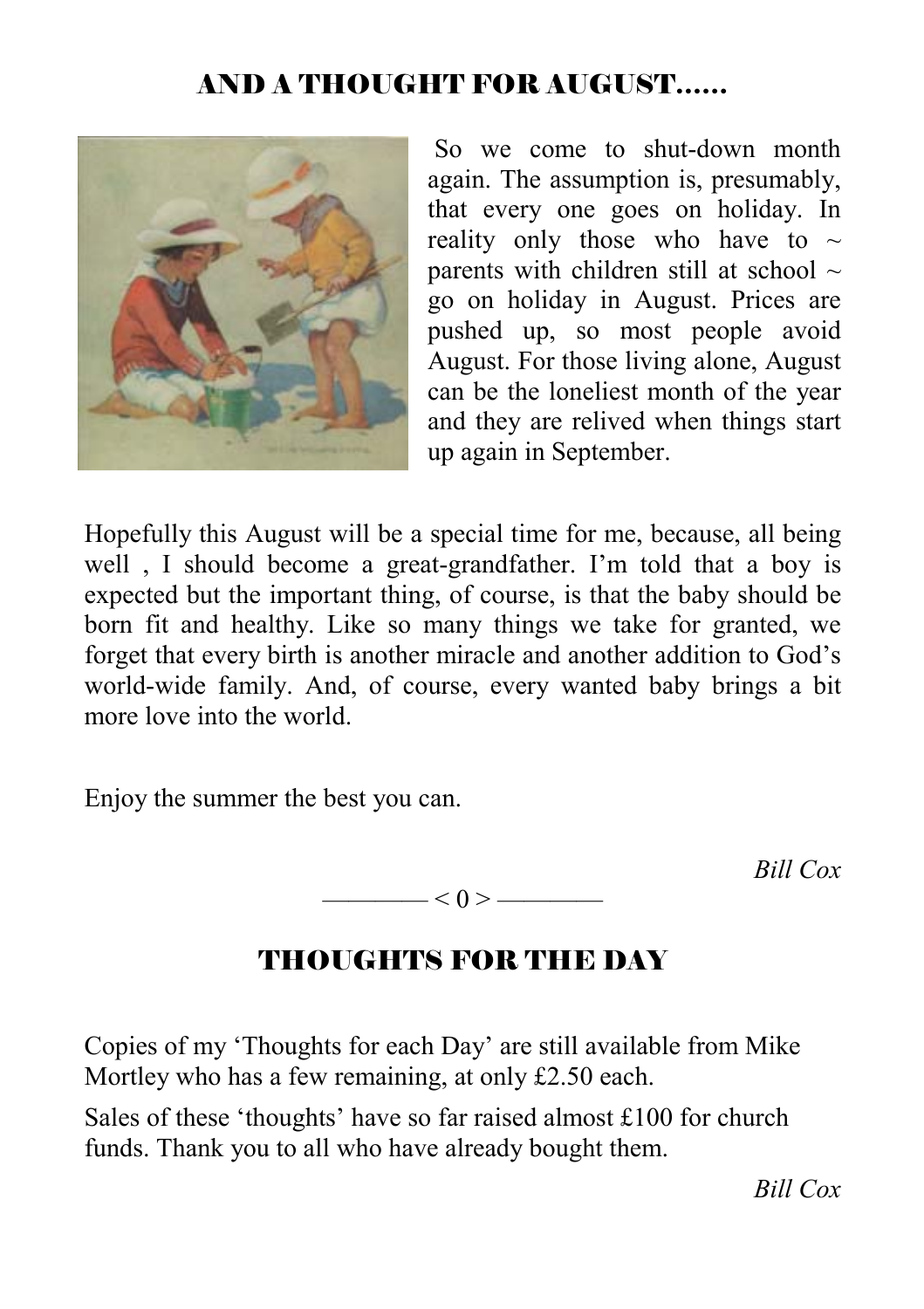#### PUZZLE CORNER 1

As Summer is here we have a puzzle and a colouring picture for you!

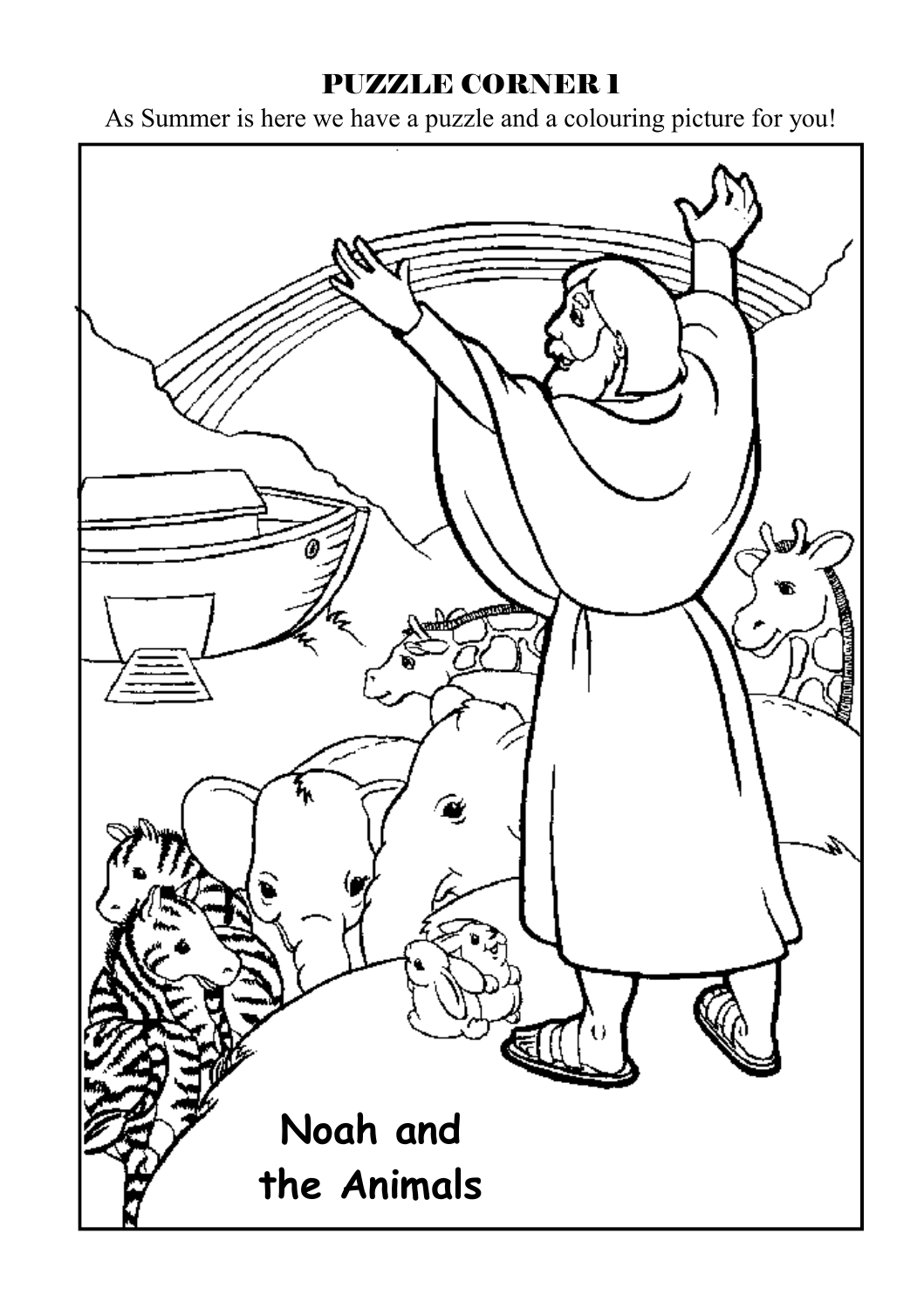#### PUZZLE CORNER 2

Bible Crossword

|    |    | 2  |    | 3  | 4  | 5  |    | 6  |         |    |
|----|----|----|----|----|----|----|----|----|---------|----|
|    |    |    |    | g  |    |    | 9  |    |         |    |
|    | 10 |    |    |    |    |    |    |    | $^{11}$ |    |
| 12 |    |    |    |    |    |    |    | 13 |         |    |
|    |    |    | 14 |    | 15 |    | 16 |    |         |    |
| 17 |    |    |    |    |    |    | 18 |    |         | 19 |
|    |    |    | 20 |    |    |    |    |    |         |    |
| 21 |    |    |    |    |    |    | 22 |    |         |    |
|    |    |    | 23 | 24 |    | 25 |    |    |         |    |
| 26 |    | 27 |    |    |    |    |    | 28 |         | 29 |
|    | 30 |    | 31 |    | 32 |    |    |    |         |    |
|    |    | 33 |    |    |    |    |    |    | No.112  |    |
| 34 |    |    |    | 35 |    |    |    |    |         |    |

#### **Across**

1 They are waxen fat, they shine: yea, they \_\_\_ the deeds of the wicked (Jer 5:28) KJV 6 They hatch the \_\_\_ of vipers and spin a spider's web (Isa 59:5)

8 When you make a vow to God, do not \_\_\_ in fulfilling it. (Eccl 5:4)

10 I will honor, but those who despise me will be  $(1 \text{ Sam } 2:30)$ 

12 O Sovereign LORD, \_\_\_ well with me for your name's sake (Ps 109:21)

13 Daniel, close up and the words of the scroll until the time of the end (Dan 12:4)

14 do not reap to the very \_\_\_ of your field (Lev 23:22)

17 Jesus went into the synagogue and to teach (Mark 1:21-22)

18 the judgment of the great that sitteth upon many waters (Rev 17:1) KJV

20 Demetrius, a silversmith, which made silver shrines for (Acts 19:24) KJV

21 Bring the whole \_\_\_\_ into the storehouse, that there may be food (Mal 3:10)

22 Heal the sick, the dead, cleanse those who have leprosy (Matt 10:7-8)

23 a time to mourn and a time to  $(Eccl 3:4)$ 

26 The woman came and knelt before him. "\_\_\_ , help me!" she said (Matt 15:25)

28 His appearance was like lightning, and his clothes were white as  $(Matt 28:3)$ 

30 the cloud was over the tabernacle only a few days (Num 9:20)

33 the of vipers that glide in the dust (Deut 32:24)

34 Their breastplates were fiery red, dark \_\_\_ , and yellow (Rev 9:17)

35 Now you in Jerusalem and men of Judah (Isa 5:3)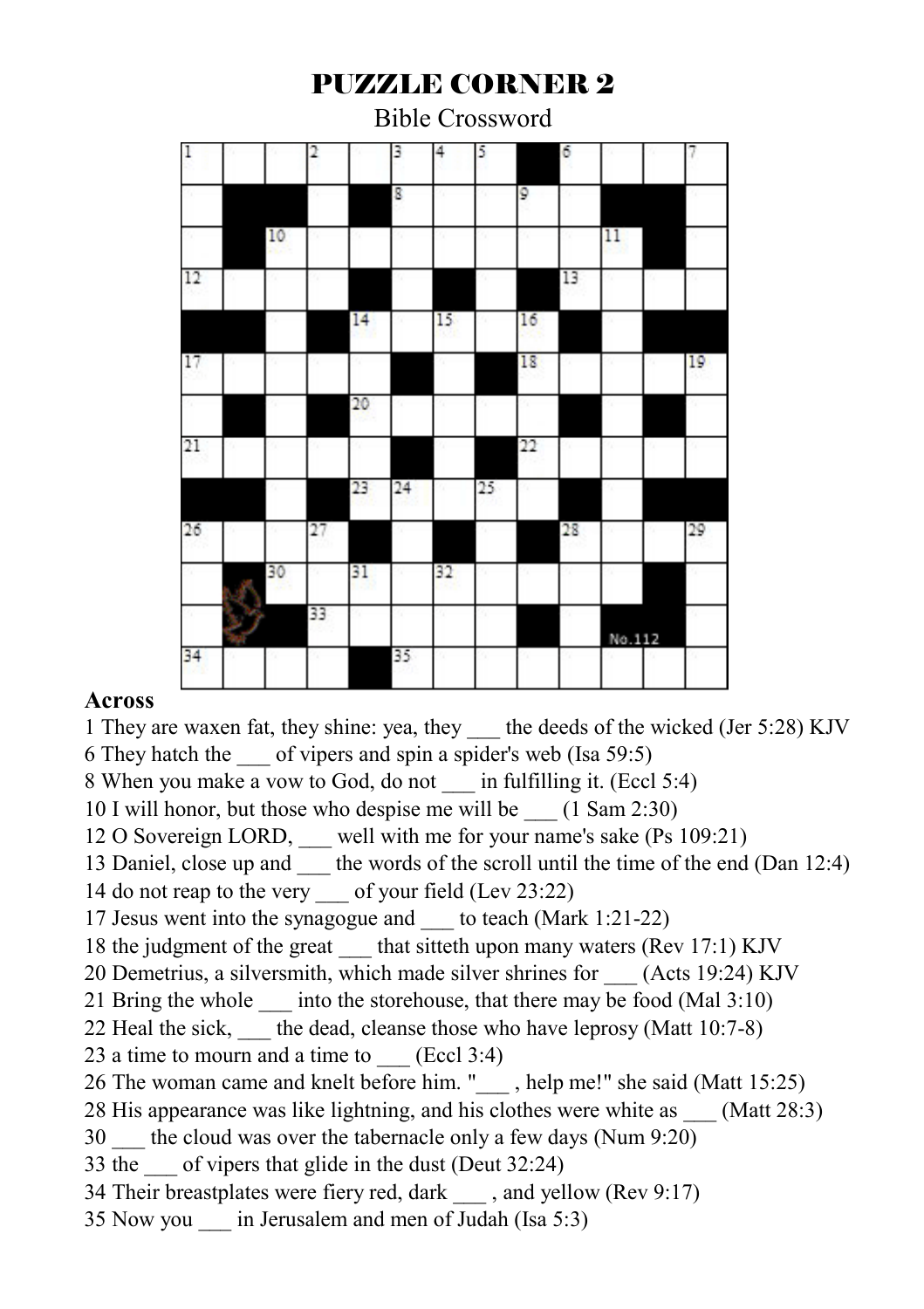#### **Down**

1 a man who \_\_\_ him ten thousand talents was brought to him (Matt 18:24) 2 those who against me use my name as a curse (Ps 102:8) 3 the lot fell to Matthias; so he was to the eleven apostles (Acts 1:26) 4 As Jesus walked beside the \_\_\_ of Galilee, he saw Simon (Mark 1:16) 5 I have trusted also in the LORD; therefore I shall not (Ps 26:1) KJV 6 But Noah found favor in the \_\_\_ of the LORD (Gen 6:8) 7 The ships were wrecked and were not able to set \_\_\_ to trade (2 Chron 20:37) 9 On one occasion expert in the law stood up to test Jesus (Luke 10:25) 10 Your sons and \_\_\_ will prophesy (Joel 2:28) 11 as I passed by, and beheld your , I found an altar (Acts 17:23) KJV 14 So he their days in futility and their years in terror (Ps 78:33) 15 ten of Joseph's brothers went down to buy \_\_\_ from Egypt (Gen 42:3) 16 How he unto the LORD, and vowed unto the mighty God (Ps 132:2) KJV 17 "Go away. The girl is not dead but asleep." they laughed at him (Matt 9:24) 19 mother of Seth (Gen 4:25) 24 Therefore now your ways and your doings (Jer 26:13) KJV 25 "Why? What has he committed?" asked Pilate (Mark 15:14) 26 flowing from the throne of God and of the \_\_\_ (Rev 22:1) 27 I saw the Spirit come down from heaven as a  $(John 1:32)$ 28 Go, \_\_\_ everything you have and give to the poor (Mark 10:21) 29 The first woe is past; two other  $\qquad$  are yet to come (Rev 9:12) 31 Come, follow \_\_\_ ," Jesus said, "and I will make you fishers of men (Matt 4:19) 32 as a thread of \_\_\_ is broken when it toucheth the fire (Judg  $16:9$ ) KJV

 $\longrightarrow$   $<$  0 >  $\longrightarrow$ 

#### PUZZLE CORNER ~ Answer for last month

Astonishment = WONDER, Four fingers and  $a \dots$  = THUMB

Apprentice =  $NOVICE$ , To put oil on in a ceremony =  $ANOINT$ ,

Despair = GLOOM, Boy, Girl = YOUTH, Orderly = NEAT,

No fat  $=$  LEAN.

By copying the letters in to the grid you should have got the verse.

**Owe no man anything but to love one another** 

**(Romans 13:8)**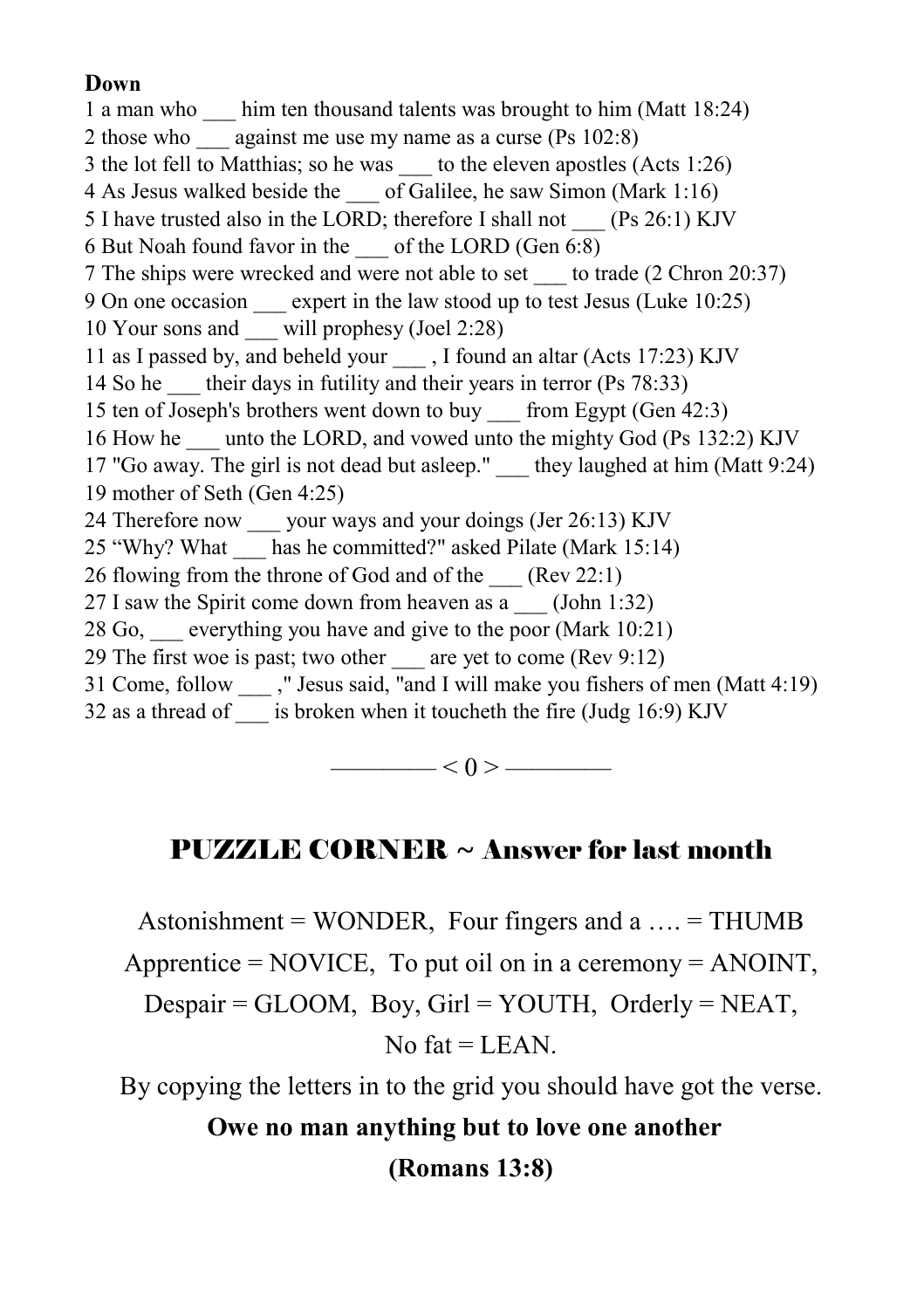### A "NIGHT OUT" IN AFRICA

*A Memory from Joyce Nuttal on her visit to Kenya in August last year.*

The light was rapidly fading. Our patient matatu driver was anxious to be heading back to Magina village. The rain was a steady drizzle, he was anticipating further muddy lanes to negotiate.

Nightfall came early in Kenya, dark by 7pm. We were en-route to meet the hosts with whom we would spend the night and accompany to church the next day. Most of the group were going in pairs but because of previous experiences in Africa, I was to be on my own and the farthest away from our base. The matatu stopped near to Kamae, a name located on the tourist map. Funny how little things are a comfort when facing the unknown. This was to be my *night out* in Africa.

Waiting by the roadside kiosk was Rose Wanjui. I was travelling light but the essential bottles of drinking water weighed heavy in my small rucksack. Rose took hold of my sports bag, we turned to wave as the matatu disappeared into the mist. This was the night I'd anticipated for so long .To see first hand how people in rural Kenya were managing in the 21century.

Joined by Charity, we proceeded along the lane, chatting. How different my life to theirs. One thing of great importance, we shared a Christian faith. Our conversation turned easily to God's love for all people, prayer, forgiveness & reconciliation. Three ordinary women; life changing issues. Charity reached the gate to her shamba but our walk continued. The cattle on their evening trek to the safety of the farm yards had churned up the mud. Oh for Welly boots! My attempts to avoid the worst patches must have been amusing. Clinging to the flimsy bamboo fencing, my colourful hat snagged in the thorny hedgerow. Beginning to flag, how much further? At last we ducked through the gateway passed a couple of cows, through the bamboo fence into the yard. Oh no; more mud, right up to the door.

The children came out greet us. The girls Njeri &Carlo busy preparing the meal. The boys, Davies, Alex & George each having jobs to help around the shamba. Their greeting was warm & welcoming. My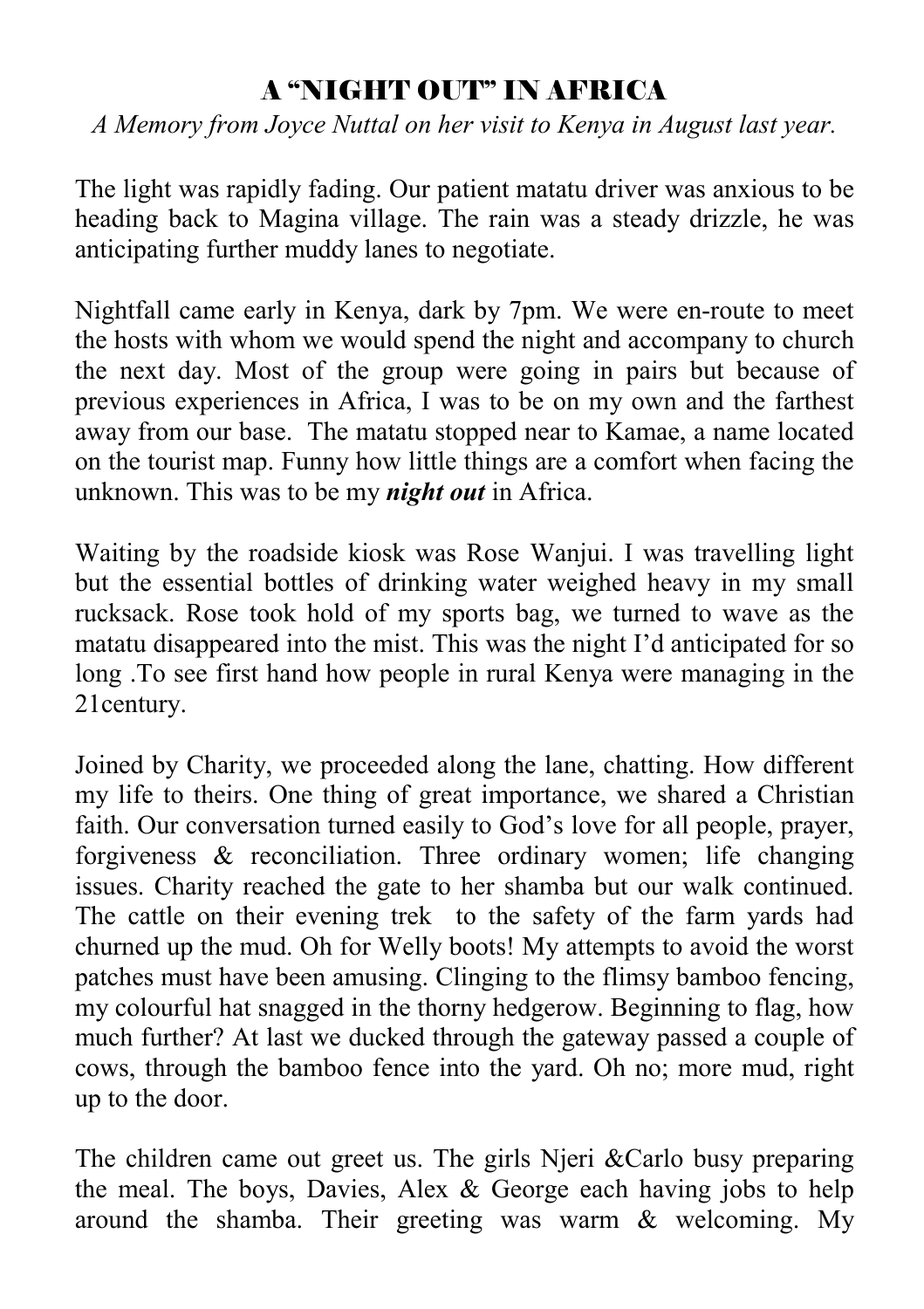immediate dilemma was the mud. It was a relief when Rose assured me not to worry. We both steeped into the living room. The rough concrete floor inevitably ingrained with the dark tenacious trails. How to describe this house? modest bungalow, large tin hut? Yes. But no. So concerned about the mud  $\&$  how to stay upright I'd failed to pay much attention to the surroundings, but looking around I was amazed. The walls painted apple green, adorned with white lacey material hung from ceiling height. Garlands of plastic flowers strung along the picture rails. Christian themed pictures &a calendar advertising agricultural products. .A framed collage of family photos & puzzling, not quite complete clock. Wooden settles cover with bright turquoise &white crocheted throws. Delicately embroidered cloths. Such amazing effort, a room transformed, a welcoming home.

Soon the girls brought in a large cooking pot & placed it on the floor. Rose took a wooden ladle & pounded together the potato, maize & beans. Large mounds were piled onto plates & handed round. The older children, very polite but shy, disappeared into what must have been a bedroom. I heard the lively beat of pop music. Avocado pears followed the main course, then a mug of steaming tea. Njeri & Carlo, cleared the table. Kenyan women were so hard working." A woman's work is never done." Certainly true in this society.

The one luxury was solar powered lighting! After a bit of coaxing, the single bulb sprang into life. The younger boys, Alex & George, sat by the table & looked at the postcards & book of scenes from Wales. Photos too, of family & Llandderfel village, so many sheep they exclaimed. Things to show their school friends. Primary education is free but fees had to be paid for secondary schooling. Rose spoke English fluently. She had been educated in a Catholic school, taught by English speaking missionaries. Her husband, a teacher was away on study leave in Milton Keynes. He wouldn't be home for many months. He was struggling with student life in England but hopeful for a better future.

 Rose told of her concerns for the children, the struggles after failure of the maize crop, the prolonged wet season, preventing the planting of potatoes. The lack of health care in the community was the chief worry. The nearest hospital was miles away, even basic dispensary facilities,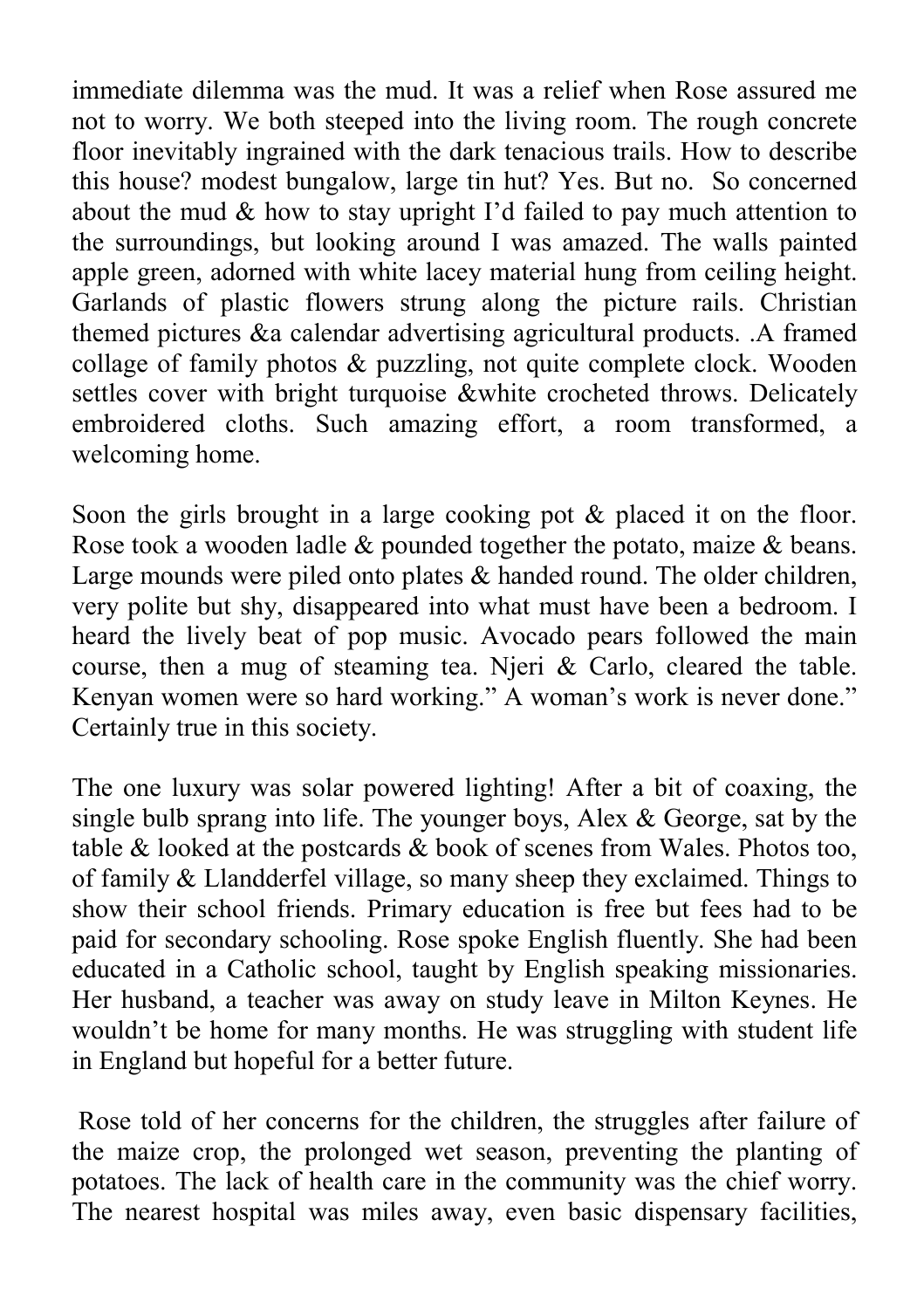minimal. Kamae hospital action committee had shown us their proposals & spoken passionately about the need. Rose had tree seedlings planted on the shamba, one of the schemes to raise funds. Basic facilities we take for granted, were no-existent in this community. *By Kenya standards were visiting a well off area!* 

Through all the discussions Rose kept telling me of the goodness of God & His blessings. Much mutual support was given by the church family.

With bed time approaching I was asked if I wanted to go outside. Getting the meaning & glad to have the head torch, I safely made it to the, hole in the cement floor, toilet.

Back inside, the girls had vacated their room for me. Just space for a bit bigger than single bed. A school trunk in the corner, a few clothes hung from wires stretched across the room, and a pair of red court shoes sitting on the shelf formed by the wooden frame around which the house was constructed. Seventeen year old Njeri's red shoes, touched my heart.

The clean sheets were damp. So much wet weather, impossible to dry the washing. Travel towels to the rescue, not forgetting the thermal underwear. Sleep was fitful. The cockerel crowed at 4am, rain pounded on the roof, but several more hours before the light seeped through the gaps in the corrugated sheet walls. I'd not slept in a windowless room before. At last the household were on the move.

A wet-wipe wash, then out into the sunshine. The first break in the clouds for days. The cow was milked. Carlo had walked a distance to collect water. Everyone busy. I joined Rose who was preparing breakfast. We sat on low stalls around the open fire. The fuel was broken bamboo collected from the forest. Smoke escaped through the many holes in the rough wood walls of the outside kitchen/storeroom. Flat rounds of unleavened maize meal bread were fried in a large skillet. The next meal for the family would be in the evening. I was left to look around, the tin house shone in the sunlight, bright yellow flowers bloomed in the fencing & tall red flowers grew by the doorway. A white lace curtain hung at the only window. Roofs of other houses were a distance away  $\&$  on the horizon the forest of the Aberdare Mountains.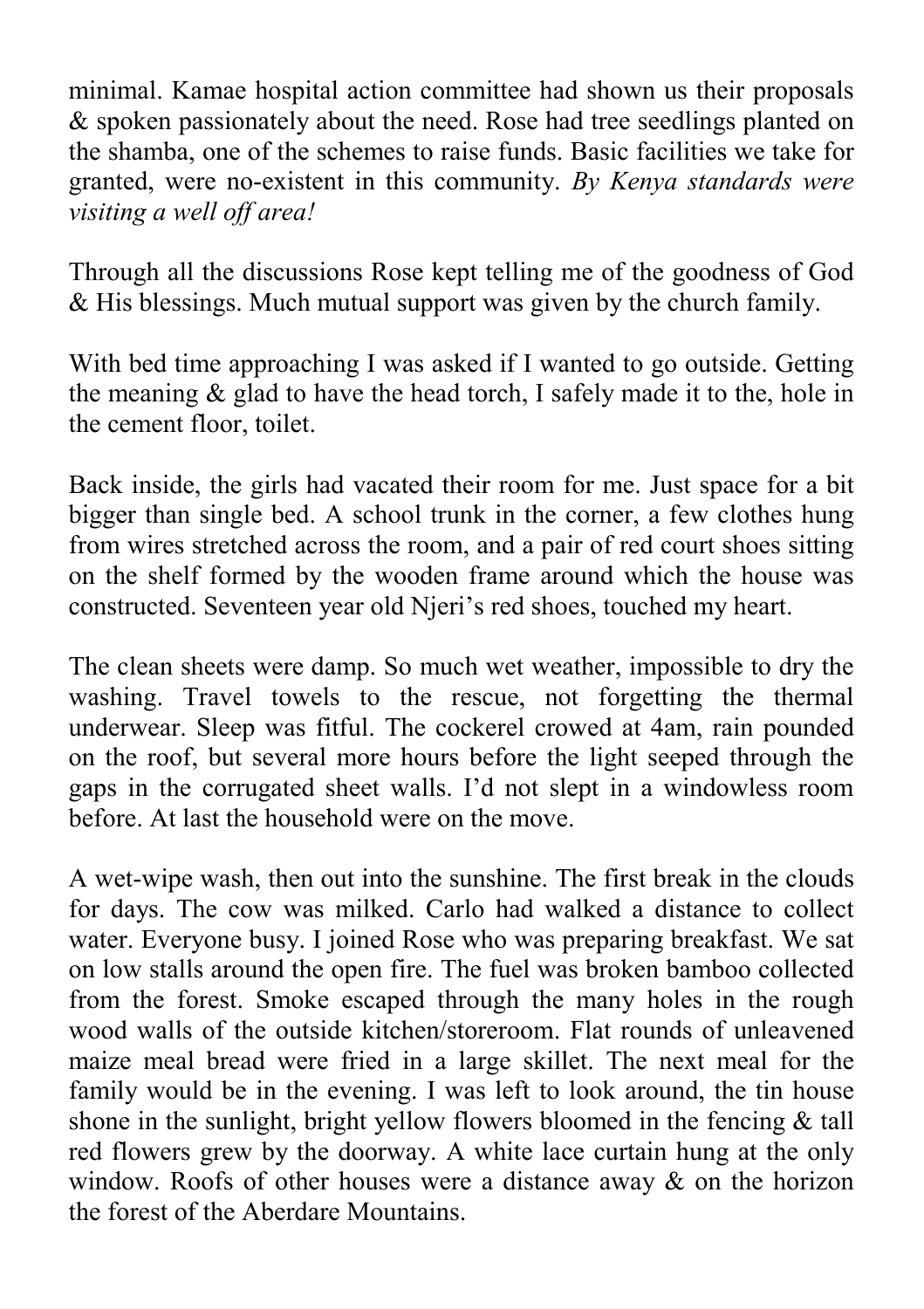The family reappeared, ready for the hour's walk to church. What a transformation. Dressed in their best clothes, a good photo for the family album and a wonderful reminder to me of a memorable **night out in Africa**.



*Joyce Nuttal* 

Joyce and friends, she is the second from left in the back row, on their journey in Africa.

#### 50th ANNIVERSARY **THANK YOU**

I would like to say how much I enjoyed the celebrations for the Church's 50th Anniversary. It was lovely to meet up



with old friends and to remember the happy times spent at Martin Way. Beside happy memories of the days , I purchased beautiful book marks to use in our hymn books and bibles which we use in our Church here in Aberdeenshire so they will be a constant reminder of the days.

 $-< 0 >$ 

It was also nice to meet up with the Rev. David and Sue Chapman and to be remembered by them! *Jean Fincham*

> Alford Aberdeenshire watersidescotland@btopenworld.com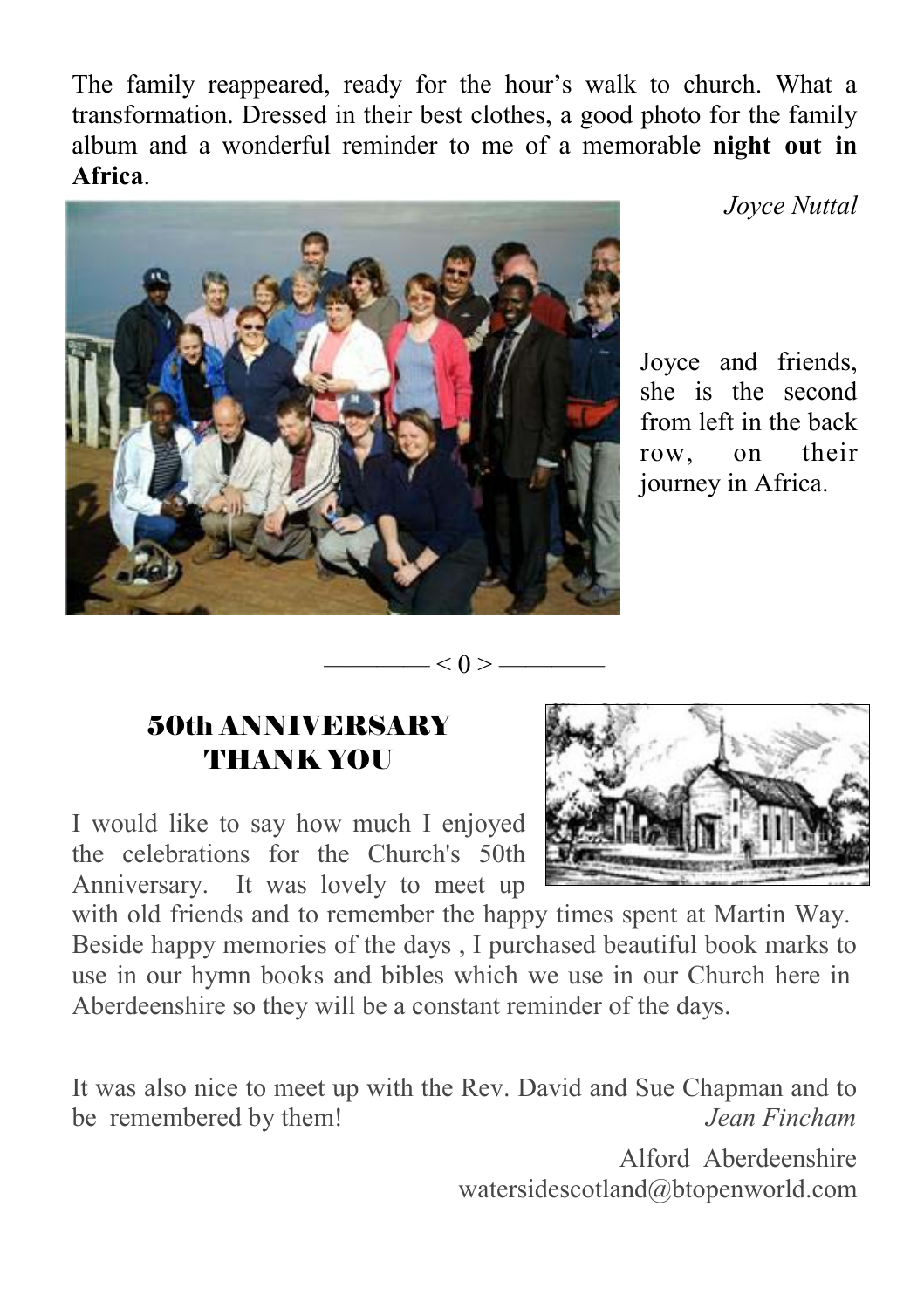

# **CHURCH DIARY**

| Tue      |    | 1 10-12noon        | Coffee and Chat                                 |
|----------|----|--------------------|-------------------------------------------------|
|          |    | 8.00 pm            | Time for Prayer                                 |
| Fri      | 4  | $12.30 \text{ pm}$ | Luncheon Club                                   |
| Sun      | 6  | $10.30$ am         | All Age Worship led by David Morgan             |
|          |    | $6.30 \text{ pm}$  | Communion Service led by Rev Charlotte Elvey    |
| Tue      |    | 8 10-12 noon       | Coffee and Chat                                 |
|          |    | $8.00 \text{ pm}$  | Time for Prayer                                 |
| Sun $13$ |    | 10.30 am           | Communion Service led by Rev Barrie Tabraham    |
|          |    | $3.00 \text{ pm}$  | Strawberry Tea - Farewell to Barrie and Joan    |
|          |    | Tue 15 10-12 noon  | Coffee and Chat                                 |
|          |    | 7.30 pm            | Men's Supper Club – Irene & Brian Goldsmith     |
| Fri      | 18 | $12.30 \text{ pm}$ | Luncheon Club                                   |
| Sun $20$ |    | 10.30 am           | Praise Service led by Brenda Cannon & Tony Loft |
|          |    | $6.30 \text{ pm}$  | Circuit Service - Barrie Tabraham's Farewell    |
|          |    |                    | Service held at Worcester Park                  |
|          |    | Tue 22 10-12 noon  | Coffee and Chat                                 |
|          |    | $8.00 \text{ pm}$  | Time for Prayer                                 |
| Sun $27$ |    | 10.30 am           | Morning Service led by Valerie Ashcroft         |
|          |    | $6.30 \text{ pm}$  | Bible Study led by Mark Williamson              |
|          |    | Tue 29 10-12 noon  | Coffee and Chat                                 |
|          |    | $8.00 \text{ pm}$  | Time for Prayer                                 |

*Please refer to the Website (www.martinway.org.uk) or Weekly Notice Sheet for any additional information*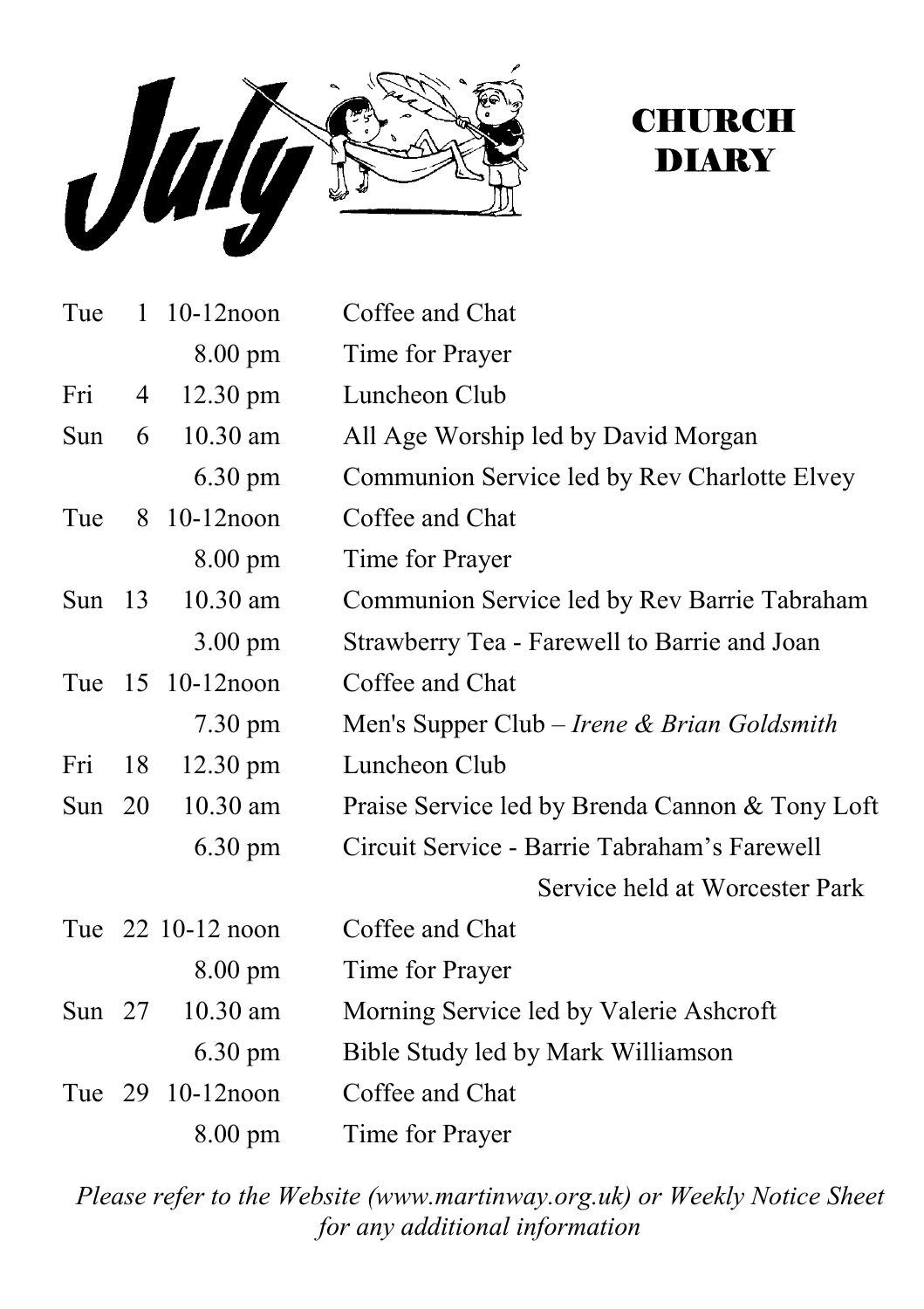**CHURCH DIARY** 



| Sun      | 3 10.30 am                              | All Age Worship led by Tony Loft             |
|----------|-----------------------------------------|----------------------------------------------|
|          | Tue $5 \t10-12$ noon<br>Coffee and Chat |                                              |
|          | $8.00 \text{ pm}$                       | Time for Prayer                              |
|          | Sun $10 \t 10.30$ am                    | Communion Service led by Rev Charlotte Elvey |
|          | Tue 12 10-12 noon                       | Coffee and Chat                              |
|          | $8.00 \text{ pm}$                       | Time for Prayer                              |
|          | Sun 17 10.30 am                         | Morning Service led by Brenda Cannon         |
|          | Tue 19 10-12 noon                       | Coffee and Chat                              |
|          | Sun 24 10.30 am                         | Morning Service led by Bill Cox              |
|          | Tue 26 10-12 noon                       | Coffee and Chat                              |
|          | $8.00 \text{ pm}$                       | Time for Prayer                              |
| Sun $31$ | $10.30$ am                              | Morning Service led by Rev Michael Meech     |
|          |                                         |                                              |

 $\leq 0$  >  $\leq$ 

We wish all of those who celebrate a birthday during these months a very

*Happy Birthday* 

and especially to:

**Jessica Haze on 26th July Emily Bacon on 5th August Rebecca Smith on 11th August**